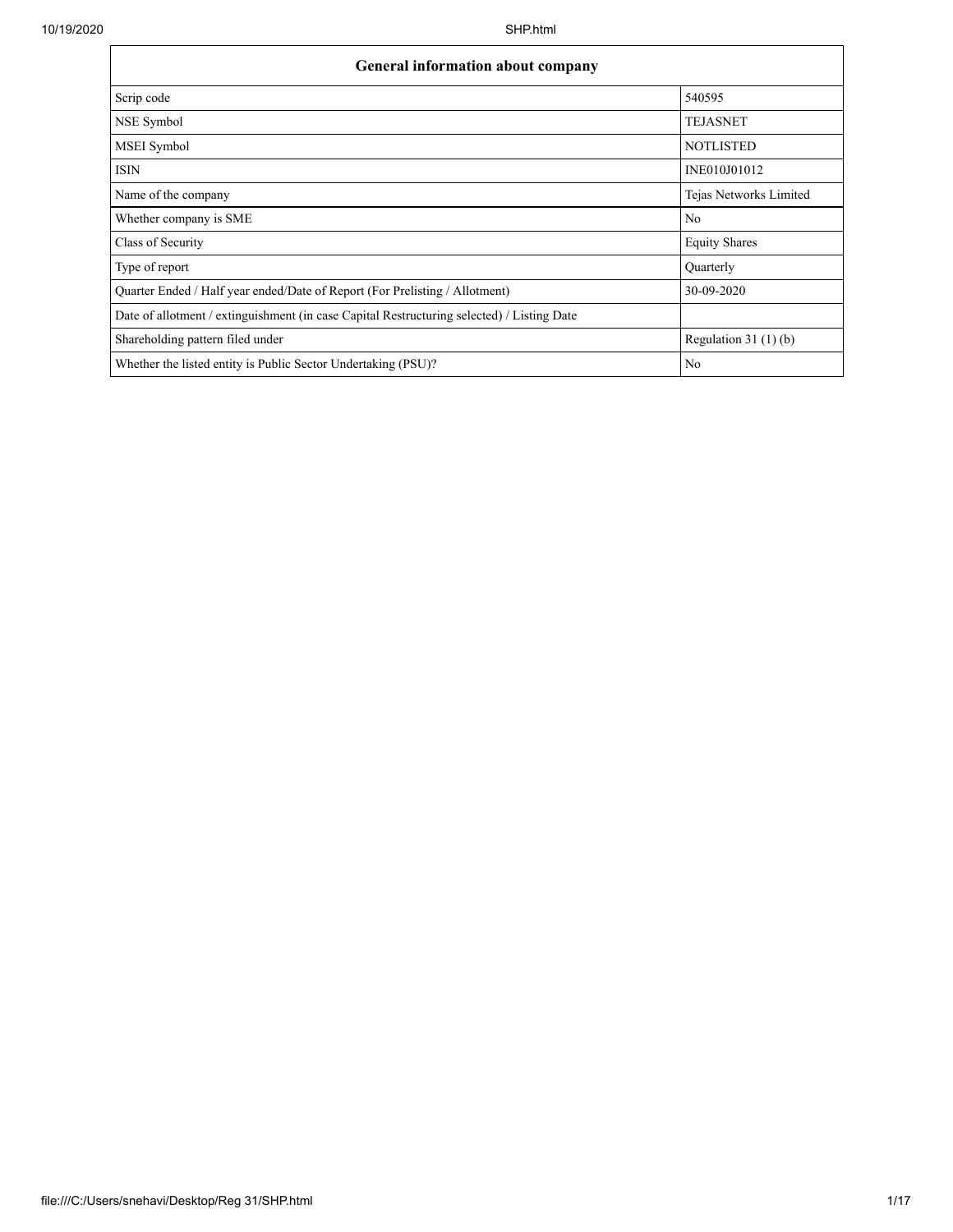|                 | <b>Declaration</b>                                                                        |                |                                |                       |                             |  |  |  |  |  |  |  |  |
|-----------------|-------------------------------------------------------------------------------------------|----------------|--------------------------------|-----------------------|-----------------------------|--|--|--|--|--|--|--|--|
| Sr.<br>No.      | Particular                                                                                | Yes/No         | Promoter and<br>Promoter Group | Public<br>shareholder | Non Promoter-<br>Non Public |  |  |  |  |  |  |  |  |
| $\mathbf{1}$    | Whether the Listed Entity has issued any partly paid up shares?                           | No             | No.                            | No                    | N <sub>o</sub>              |  |  |  |  |  |  |  |  |
| 2               | Whether the Listed Entity has issued any Convertible Securities<br>9                      | No             | No                             | No                    | No                          |  |  |  |  |  |  |  |  |
| $\overline{3}$  | Whether the Listed Entity has issued any Warrants?                                        | N <sub>0</sub> | No                             | No                    | N <sub>o</sub>              |  |  |  |  |  |  |  |  |
| $\overline{4}$  | Whether the Listed Entity has any shares against which<br>depository receipts are issued? | N <sub>0</sub> | No                             | No                    | No                          |  |  |  |  |  |  |  |  |
| 5               | Whether the Listed Entity has any shares in locked-in?                                    | No             | No.                            | N <sub>o</sub>        | N <sub>o</sub>              |  |  |  |  |  |  |  |  |
| 6               | Whether any shares held by promoters are pledge or otherwise<br>encumbered?               | No             | No                             |                       |                             |  |  |  |  |  |  |  |  |
| $7\phantom{.0}$ | Whether company has equity shares with differential voting<br>rights?                     | N <sub>0</sub> | No.                            | No                    | No                          |  |  |  |  |  |  |  |  |
| 8               | Whether the listed entity has any significant beneficial owner?                           | No             |                                |                       |                             |  |  |  |  |  |  |  |  |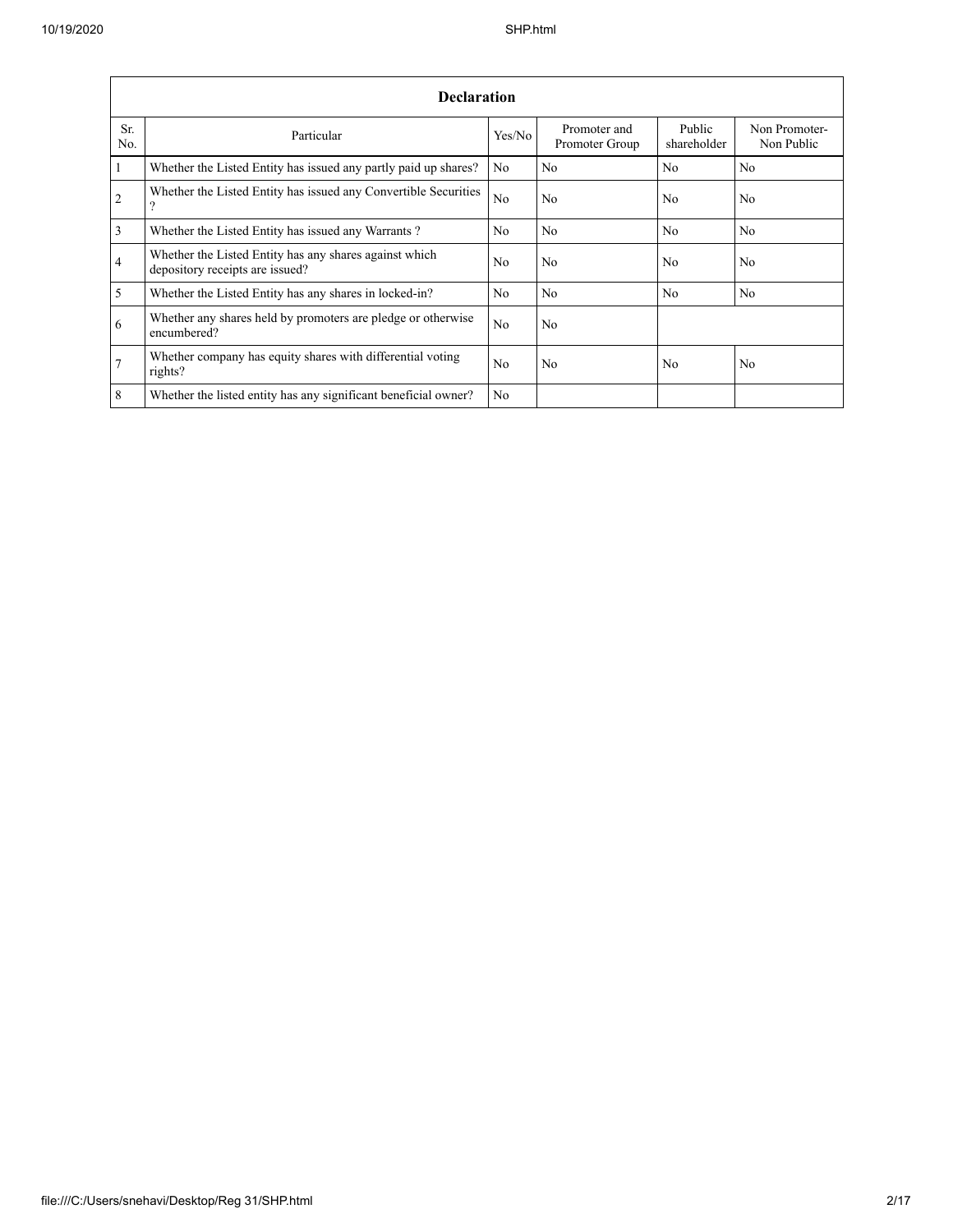|                 | $\mathbf{C}$ . $\mathbf{C}$ and $\mathbf{C}$ |                                  |                       |                             |                          |                                            |                                                                                                                      |                                                                  |               |          |                     |  |  |
|-----------------|----------------------------------------------|----------------------------------|-----------------------|-----------------------------|--------------------------|--------------------------------------------|----------------------------------------------------------------------------------------------------------------------|------------------------------------------------------------------|---------------|----------|---------------------|--|--|
|                 | Category<br>of<br>shareholder<br>(II)        | Nos. Of<br>shareholders<br>(III) | No. of<br>fully paid  | No. Of<br>Partly<br>paid-up | No. Of<br>shares         | Total nos.<br>shares                       | Shareholding as a<br>% of total no. of<br>shares (calculated<br>as per SCRR,<br>1957) (VIII) As a<br>% of $(A+B+C2)$ | Number of Voting Rights held in each<br>class of securities (IX) |               |          |                     |  |  |
| Category<br>(I) |                                              |                                  | up equity             | equity                      | underlying<br>Depository | held (VII)<br>$= (IV) +$<br>$(V)$ + $(VI)$ |                                                                                                                      | No of Voting (XIV) Rights                                        |               |          | Total as a          |  |  |
|                 |                                              |                                  | shares<br>held $(IV)$ | shares<br>held<br>(V)       | Receipts<br>(VI)         |                                            |                                                                                                                      | Class eg:<br>X                                                   | Class<br>eg:y | Total    | $%$ of<br>$(A+B+C)$ |  |  |
| (A)             | Promoter<br>&<br>Promoter<br>Group           |                                  |                       |                             |                          |                                            |                                                                                                                      |                                                                  |               |          |                     |  |  |
| (B)             | Public                                       | 31093                            | 92551367              |                             |                          | 92551367                                   | 100                                                                                                                  | 92551367                                                         |               | 92551367 | 100                 |  |  |
| (C)             | Non<br>Promoter-<br>Non Public               |                                  |                       |                             |                          |                                            |                                                                                                                      |                                                                  |               |          |                     |  |  |
| (C1)            | <b>Shares</b><br>underlying<br>DRs           |                                  |                       |                             |                          |                                            |                                                                                                                      |                                                                  |               |          |                     |  |  |
| (C2)            | Shares held<br>by<br>Employee<br>Trusts      |                                  |                       |                             |                          |                                            |                                                                                                                      |                                                                  |               |          |                     |  |  |
|                 | Total                                        | 31093                            | 92551367              |                             |                          | 92551367                                   | 100                                                                                                                  | 92551367                                                         |               | 92551367 | 100                 |  |  |

## **Table I - Summary Statement holding of specified securities**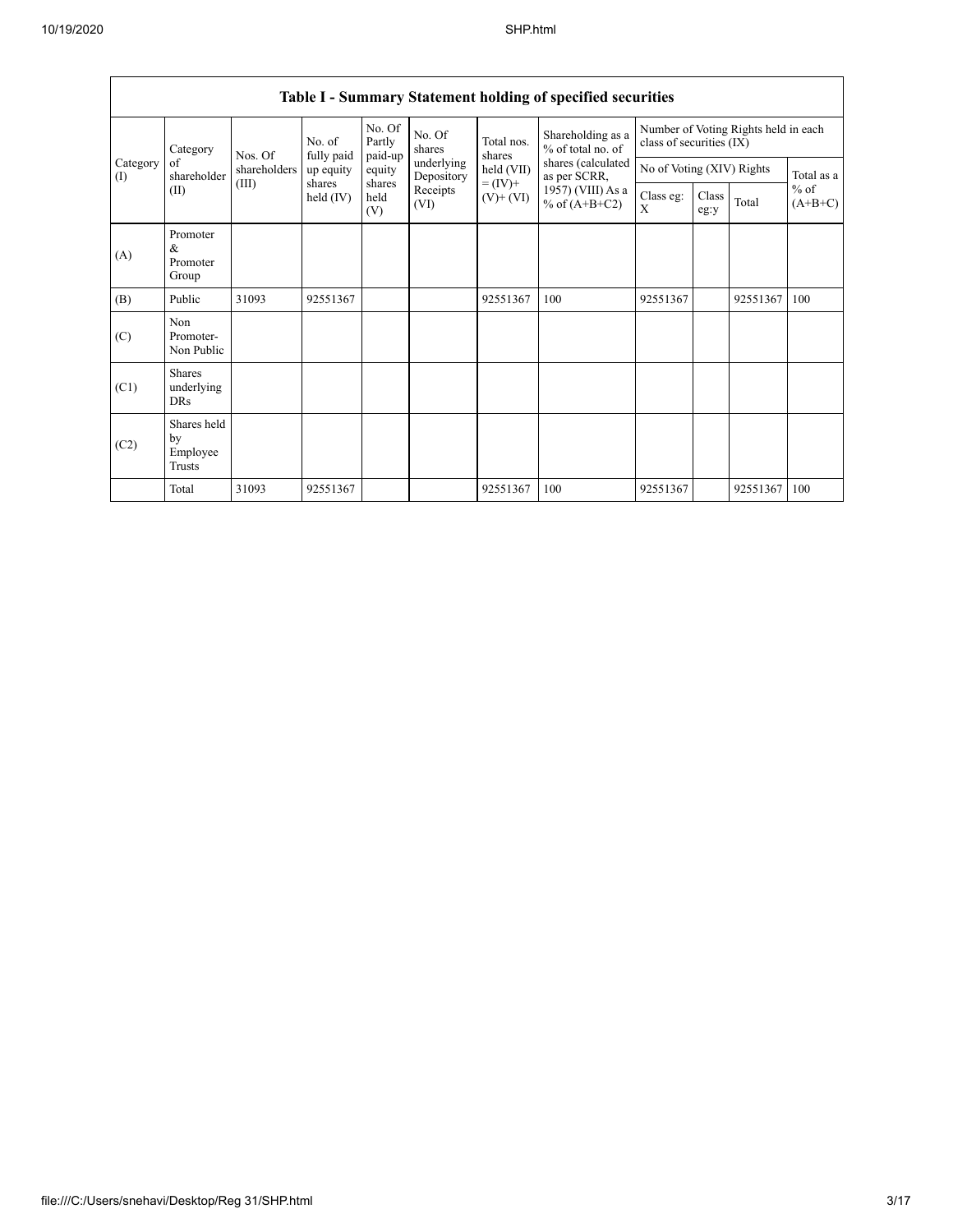|     | Table I - Summary Statement holding of specified securities |                                                 |                                       |                                                  |                                                                                          |                                                                                    |                                                  |            |                                                                               |                                |                                       |  |  |
|-----|-------------------------------------------------------------|-------------------------------------------------|---------------------------------------|--------------------------------------------------|------------------------------------------------------------------------------------------|------------------------------------------------------------------------------------|--------------------------------------------------|------------|-------------------------------------------------------------------------------|--------------------------------|---------------------------------------|--|--|
|     | Category                                                    | Category<br>of                                  | No. Of<br><b>Shares</b><br>Underlying | No. of<br><b>Shares</b><br>Underlying            | No. Of Shares<br>Underlying<br>Outstanding<br>convertible                                | Shareholding, as a %<br>assuming full<br>conversion of<br>convertible securities ( | Number of<br>Locked in<br>shares (XII)           |            | Number of<br><b>Shares</b><br>pledged or<br>otherwise<br>encumbered<br>(XIII) |                                | Number of<br>equity shares<br>held in |  |  |
| (1) | shareholder<br>(II)                                         | Outstanding<br>convertible<br>securities<br>(X) | Outstanding<br>Warrants<br>$(X_i)$    | securities and<br>No. Of<br>Warrants (Xi)<br>(a) | as a percentage of<br>diluted share capital)<br>$(XI)=(VII)+(X) As a %$<br>of $(A+B+C2)$ | No.<br>(a)                                                                         | As a<br>$%$ of<br>total<br>Shares<br>held<br>(b) | No.<br>(a) | As a<br>$%$ of<br>total<br><b>Shares</b><br>held<br>(b)                       | dematerialized<br>form $(XIV)$ |                                       |  |  |
|     | (A)                                                         | Promoter<br>&<br>Promoter<br>Group              |                                       |                                                  |                                                                                          |                                                                                    |                                                  |            |                                                                               |                                |                                       |  |  |
|     | (B)                                                         | Public                                          |                                       |                                                  |                                                                                          | 100                                                                                |                                                  |            |                                                                               |                                | 92184063                              |  |  |
|     | (C)                                                         | Non<br>Promoter-<br>Non Public                  |                                       |                                                  |                                                                                          |                                                                                    |                                                  |            |                                                                               |                                |                                       |  |  |
|     | (C1)                                                        | <b>Shares</b><br>underlying<br><b>DRs</b>       |                                       |                                                  |                                                                                          |                                                                                    |                                                  |            |                                                                               |                                |                                       |  |  |
|     | (C2)                                                        | Shares held<br>by<br>Employee<br>Trusts         |                                       |                                                  |                                                                                          |                                                                                    |                                                  |            |                                                                               |                                |                                       |  |  |
|     |                                                             | Total                                           |                                       |                                                  |                                                                                          | 100                                                                                |                                                  |            |                                                                               |                                | 92184063                              |  |  |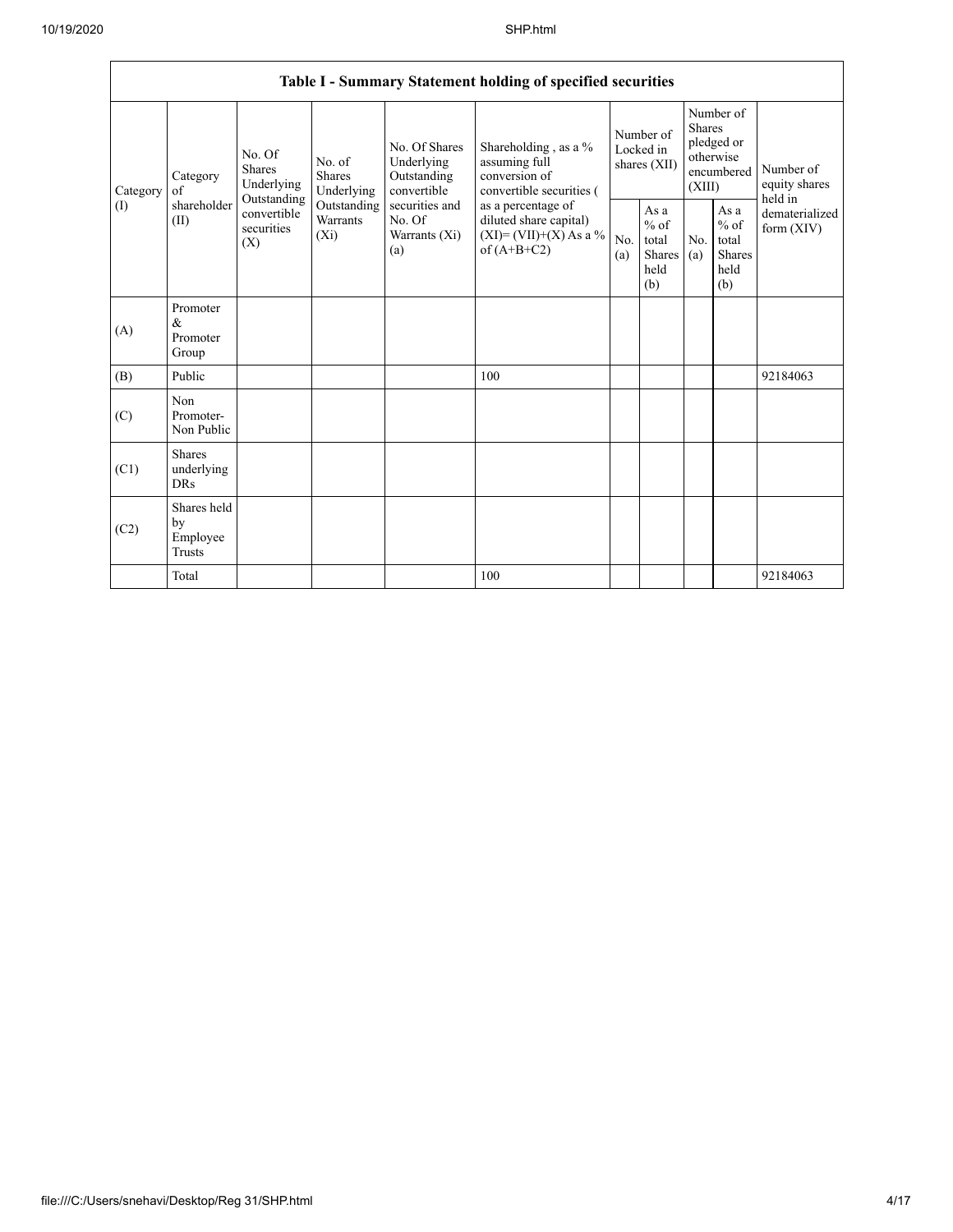|                                                                             |                                                                                                                        |                         |                         |                                 |                                    |                             | Table II - Statement showing shareholding pattern of the Promoter and Promoter Group          |                                                                  |               |              |                                 |
|-----------------------------------------------------------------------------|------------------------------------------------------------------------------------------------------------------------|-------------------------|-------------------------|---------------------------------|------------------------------------|-----------------------------|-----------------------------------------------------------------------------------------------|------------------------------------------------------------------|---------------|--------------|---------------------------------|
|                                                                             |                                                                                                                        |                         | No. of                  | No.<br>Of<br>Partly             | No. Of                             | Total nos.                  | Shareholding<br>as a % of total                                                               | Number of Voting Rights held in each<br>class of securities (IX) |               |              |                                 |
| Sr.                                                                         | Category &<br>Name of the<br>Shareholders                                                                              | Nos. Of<br>shareholders | fully paid<br>up equity | paid-<br>up                     | shares<br>underlying<br>Depository | shares<br>held<br>$(VII) =$ | no. of shares<br>(calculated as<br>per SCRR,                                                  | No of Voting (XIV) Rights                                        |               |              | Total<br>as a %                 |
|                                                                             | $($ I                                                                                                                  | (III)                   | shares<br>held $(IV)$   | equity<br>shares<br>held<br>(V) | Receipts<br>(VI)                   | $(IV)+$<br>$(V)$ + $(VI)$   | 1957) (VIII)<br>As a % of<br>$(A+B+C2)$                                                       | Class eg:<br>Χ                                                   | Class<br>eg:y | Total        | of<br>Total<br>Voting<br>rights |
| $\mathbf A$                                                                 | Table II - Statement showing shareholding pattern of the Promoter and Promoter Group                                   |                         |                         |                                 |                                    |                             |                                                                                               |                                                                  |               |              |                                 |
| (1)                                                                         | Indian                                                                                                                 |                         |                         |                                 |                                    |                             |                                                                                               |                                                                  |               |              |                                 |
| (2)                                                                         | Foreign                                                                                                                |                         |                         |                                 |                                    |                             |                                                                                               |                                                                  |               |              |                                 |
| B                                                                           | Table III - Statement showing shareholding pattern of the Public shareholder                                           |                         |                         |                                 |                                    |                             |                                                                                               |                                                                  |               |              |                                 |
| (1)                                                                         | Institutions                                                                                                           |                         |                         |                                 |                                    |                             |                                                                                               |                                                                  |               |              |                                 |
| (a)                                                                         | Mutual Funds                                                                                                           | $\overline{4}$          | 9973361                 |                                 |                                    | 9973361                     | 10.78                                                                                         | 9973361                                                          |               | 9973361      | 10.78                           |
| (c)                                                                         | Alternate<br>Investment<br>Funds                                                                                       | 3                       | 375574                  |                                 |                                    | 375574                      | 0.41                                                                                          | 375574                                                           |               | 375574       | 0.41                            |
| (e)                                                                         | Foreign<br>Portfolio<br>Investors                                                                                      | 9                       | 19491297                |                                 |                                    | 19491297                    | 21.06                                                                                         | 19491297                                                         |               | 19491297     | 21.06                           |
| (f)                                                                         | Financial<br>Institutions/<br><b>Banks</b>                                                                             | 1                       | 101                     |                                 |                                    | 101                         | $\boldsymbol{0}$                                                                              | 101                                                              |               | 101          | $\boldsymbol{0}$                |
| Sub-Total<br>(B)(1)                                                         |                                                                                                                        | 17                      | 29840333                |                                 |                                    | 29840333                    | 32.24                                                                                         | 29840333                                                         |               | 29840333     | 32.24                           |
| (3)                                                                         | Non-institutions                                                                                                       |                         |                         |                                 |                                    |                             |                                                                                               |                                                                  |               |              |                                 |
| (a(i))                                                                      | Individuals -<br>i.Individual<br>shareholders<br>holding<br>nominal share<br>capital up to<br>Rs. 2 lakhs.             | 29060                   | 9859464                 |                                 |                                    | 9859464                     | 10.65                                                                                         | 9859464                                                          |               | 9859464      | 10.65                           |
| (a(ii))                                                                     | Individuals -<br>ii. Individual<br>shareholders<br>holding<br>nominal share<br>capital in<br>excess of Rs.<br>2 lakhs. | 106                     | 6937058                 |                                 |                                    | 6937058                     | 7.5                                                                                           | 6937058                                                          |               | 6937058      | 7.5                             |
| (e)                                                                         | Any Other<br>(specify)                                                                                                 | 1910                    | 45914512                |                                 |                                    | 45914512                    | 49.61                                                                                         | 45914512                                                         |               | 45914512     | 49.61                           |
| Sub-Total<br>(B)(3)                                                         |                                                                                                                        | 31076                   | 62711034                |                                 |                                    | 62711034                    | 67.76                                                                                         | 62711034                                                         |               | 62711034     | 67.76                           |
| <b>Total Public</b><br>Shareholding<br>$(B)=(B)(1)+$<br>$(B)(2)+(B)$<br>(3) |                                                                                                                        | 31093                   | 92551367                |                                 |                                    | 92551367                    | 100                                                                                           | 92551367                                                         |               | 92551367 100 |                                 |
| $\overline{C}$                                                              |                                                                                                                        |                         |                         |                                 |                                    |                             | Table IV - Statement showing shareholding pattern of the Non Promoter- Non Public shareholder |                                                                  |               |              |                                 |
| Total (<br>$A+B+C2$ )                                                       |                                                                                                                        | 31093                   | 92551367                |                                 |                                    | 92551367                    | 100                                                                                           | 92551367                                                         |               | 92551367     | 100                             |
| Total<br>$(A+B+C)$                                                          |                                                                                                                        | 31093                   | 92551367                |                                 |                                    | 92551367                    | 100                                                                                           | 92551367                                                         |               | 92551367 100 |                                 |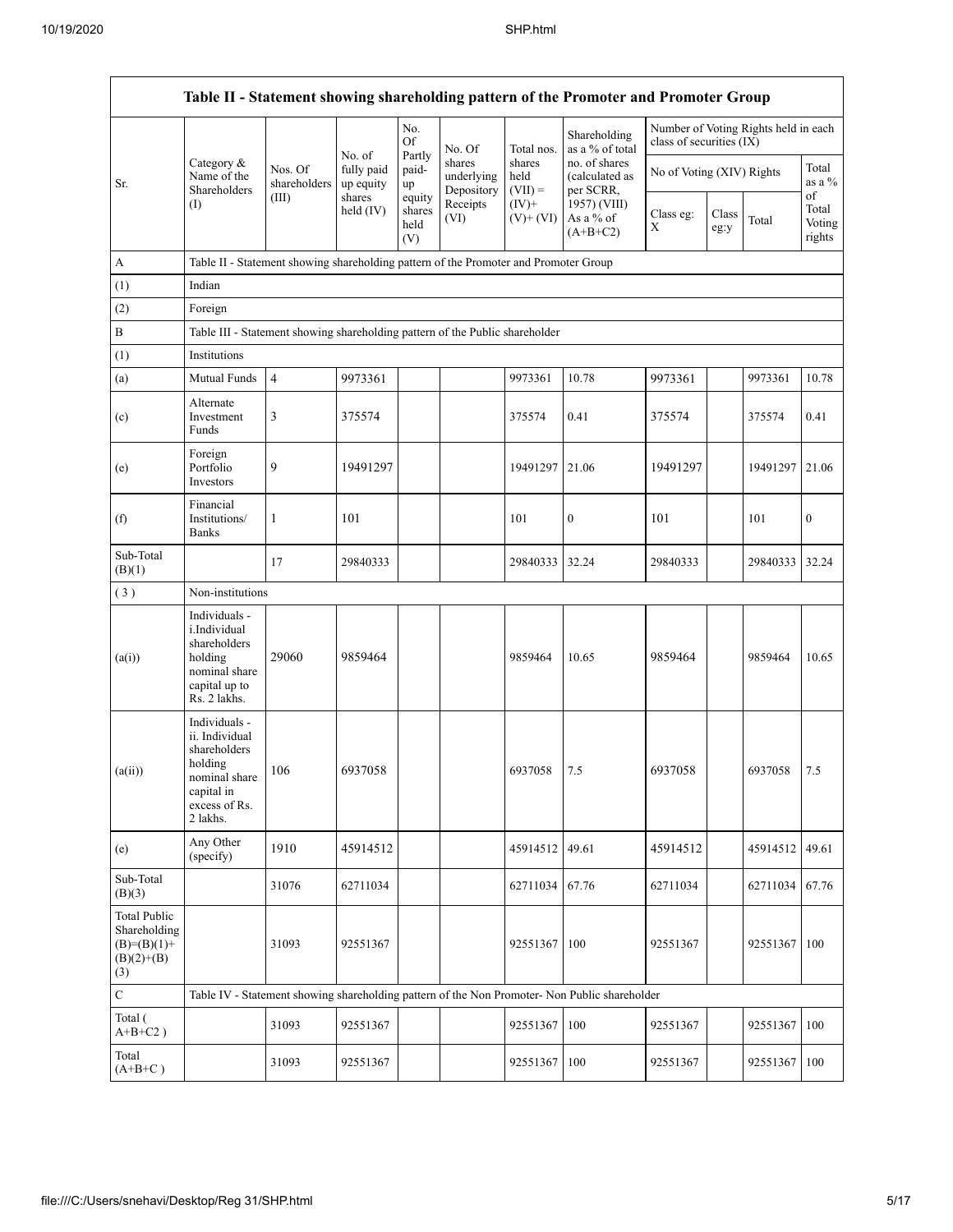| Table II - Statement showing shareholding pattern of the Promoter and Promoter Group |                                                                                                                         |                                                                              |                                                           |                                                                                               |                                        |                                                  |                                                                               |                                                  |                                       |  |  |  |
|--------------------------------------------------------------------------------------|-------------------------------------------------------------------------------------------------------------------------|------------------------------------------------------------------------------|-----------------------------------------------------------|-----------------------------------------------------------------------------------------------|----------------------------------------|--------------------------------------------------|-------------------------------------------------------------------------------|--------------------------------------------------|---------------------------------------|--|--|--|
|                                                                                      | No. Of<br>No. of<br>Shares<br><b>Shares</b><br>Underlying<br>Outstanding<br>convertible<br>securities<br>$(X_i)$<br>(X) | Underlying                                                                   | No. Of Shares<br>Underlying<br>Outstanding<br>convertible | Shareholding, as a $%$<br>assuming full conversion of<br>convertible securities (as a         | Number of<br>Locked in<br>shares (XII) |                                                  | Number of<br><b>Shares</b><br>pledged or<br>otherwise<br>encumbered<br>(XIII) |                                                  | Number of<br>equity shares<br>held in |  |  |  |
| Sr.                                                                                  |                                                                                                                         | Outstanding<br>Warrants                                                      | securities and No.<br>Of Warrants (Xi)<br>(a)             | percentage of diluted share<br>capital) (XI)= (VII)+(X) As a<br>% of $(A+B+C2)$<br>No.<br>(a) |                                        | As a<br>$%$ of<br>total<br>Shares<br>held<br>(b) | No.<br>(a)                                                                    | As a<br>$%$ of<br>total<br>Shares<br>held<br>(b) | dematerialized<br>form (XIV)          |  |  |  |
| A                                                                                    |                                                                                                                         |                                                                              |                                                           | Table II - Statement showing shareholding pattern of the Promoter and Promoter Group          |                                        |                                                  |                                                                               |                                                  |                                       |  |  |  |
| (1)                                                                                  | Indian                                                                                                                  |                                                                              |                                                           |                                                                                               |                                        |                                                  |                                                                               |                                                  |                                       |  |  |  |
| (2)                                                                                  | Foreign                                                                                                                 |                                                                              |                                                           |                                                                                               |                                        |                                                  |                                                                               |                                                  |                                       |  |  |  |
| B                                                                                    |                                                                                                                         | Table III - Statement showing shareholding pattern of the Public shareholder |                                                           |                                                                                               |                                        |                                                  |                                                                               |                                                  |                                       |  |  |  |
| (1)                                                                                  | Institutions                                                                                                            |                                                                              |                                                           |                                                                                               |                                        |                                                  |                                                                               |                                                  |                                       |  |  |  |
| (a)                                                                                  |                                                                                                                         |                                                                              |                                                           | 10.78                                                                                         |                                        |                                                  |                                                                               |                                                  | 9973361                               |  |  |  |
| (c)                                                                                  |                                                                                                                         |                                                                              |                                                           | 0.41                                                                                          |                                        |                                                  |                                                                               |                                                  | 375574                                |  |  |  |
| (e)                                                                                  |                                                                                                                         |                                                                              |                                                           | 21.06                                                                                         |                                        |                                                  |                                                                               |                                                  | 19491297                              |  |  |  |
| (f)                                                                                  |                                                                                                                         |                                                                              |                                                           | $\boldsymbol{0}$                                                                              |                                        |                                                  |                                                                               |                                                  | 101                                   |  |  |  |
| Sub-Total<br>(B)(1)                                                                  |                                                                                                                         |                                                                              |                                                           | 32.24                                                                                         |                                        |                                                  |                                                                               |                                                  | 29840333                              |  |  |  |
| (3)                                                                                  | Non-institutions                                                                                                        |                                                                              |                                                           |                                                                                               |                                        |                                                  |                                                                               |                                                  |                                       |  |  |  |
| (a(i))                                                                               |                                                                                                                         |                                                                              |                                                           | 10.65                                                                                         |                                        |                                                  |                                                                               |                                                  | 9730742                               |  |  |  |
| (a(ii))                                                                              |                                                                                                                         |                                                                              |                                                           | 7.5                                                                                           |                                        |                                                  |                                                                               |                                                  | 6900308                               |  |  |  |
| (e)                                                                                  |                                                                                                                         |                                                                              |                                                           | 49.61                                                                                         |                                        |                                                  |                                                                               |                                                  | 45712680                              |  |  |  |
| Sub-Total<br>(B)(3)                                                                  |                                                                                                                         |                                                                              |                                                           | 67.76                                                                                         |                                        |                                                  |                                                                               |                                                  | 62343730                              |  |  |  |
| <b>Total Public</b><br>Shareholding<br>$(B)=(B)(1)+$<br>$(B)(2)+(B)$<br>(3)          |                                                                                                                         |                                                                              |                                                           | 100                                                                                           |                                        |                                                  |                                                                               |                                                  | 92184063                              |  |  |  |
| C                                                                                    |                                                                                                                         |                                                                              |                                                           | Table IV - Statement showing shareholding pattern of the Non Promoter- Non Public shareholder |                                        |                                                  |                                                                               |                                                  |                                       |  |  |  |
| Total (<br>$A+B+C2$ )                                                                |                                                                                                                         |                                                                              |                                                           | 100                                                                                           |                                        |                                                  |                                                                               |                                                  | 92184063                              |  |  |  |
| Total<br>$(A+B+C)$                                                                   |                                                                                                                         |                                                                              |                                                           | 100                                                                                           |                                        |                                                  |                                                                               |                                                  | 92184063                              |  |  |  |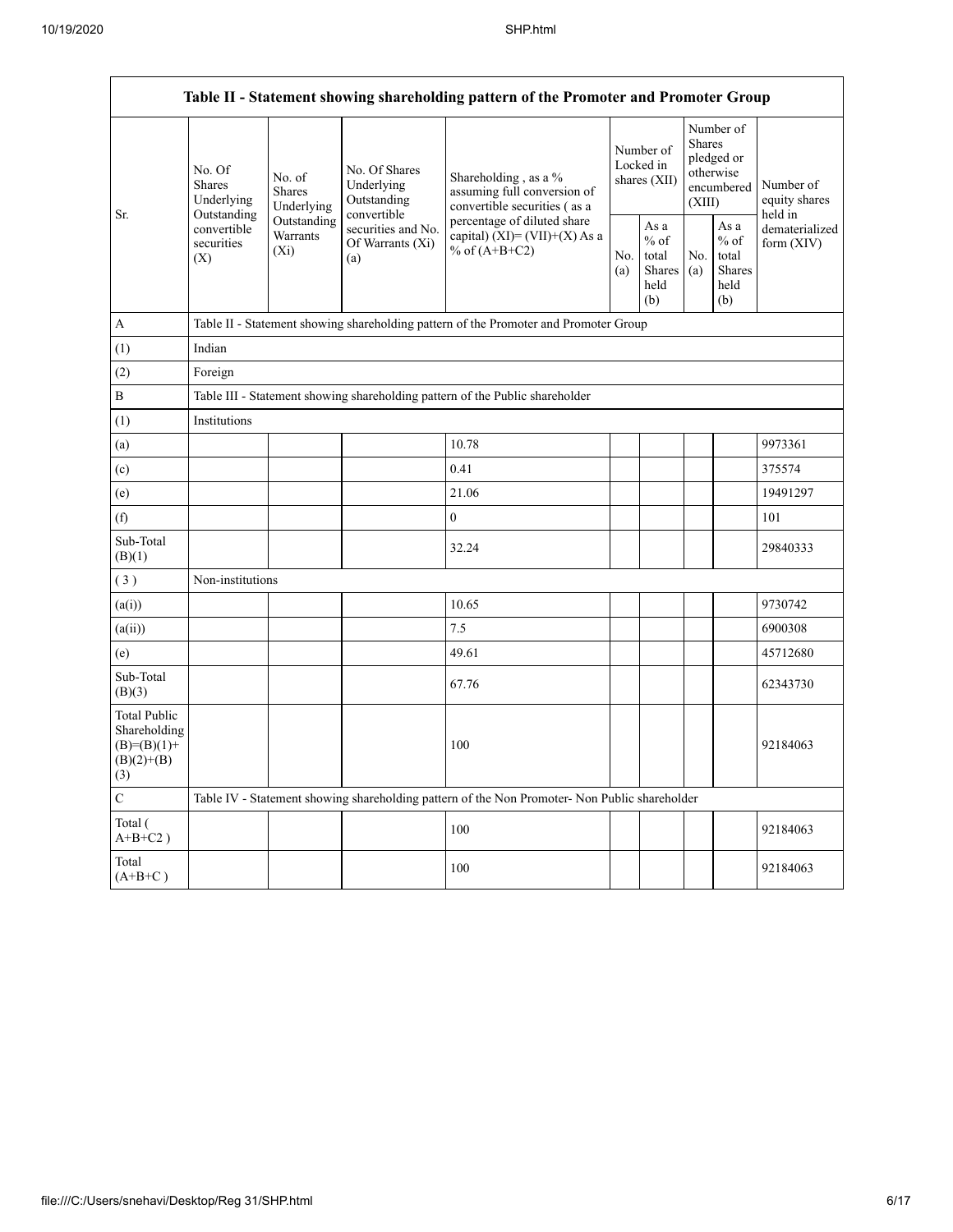| Searial No.                                                                                                                                                                          | $\mathbf{1}$                                                    | $\sqrt{2}$                                     |         |
|--------------------------------------------------------------------------------------------------------------------------------------------------------------------------------------|-----------------------------------------------------------------|------------------------------------------------|---------|
| Name of the<br>Shareholders (I)                                                                                                                                                      | Reliance Capital Trustee Co Ltd-A/C Nippon India Small Cap Fund | IDFC Infrastructure Fund Click here to go back |         |
| PAN(II)                                                                                                                                                                              | AAATR0090B                                                      | AAETS9556K                                     | Total   |
| No. of fully paid<br>up equity shares<br>$held$ (IV)                                                                                                                                 | 8026928                                                         | 1142467                                        | 9169395 |
| No. Of Partly paid-<br>up equity shares<br>$\text{held} (V)$                                                                                                                         |                                                                 |                                                |         |
| No. Of shares<br>underlying<br>Depository<br>Receipts (VI)                                                                                                                           |                                                                 |                                                |         |
| Total nos. shares<br>held $(VII) = (IV) +$<br>$(V)$ + $(VI)$                                                                                                                         | 8026928                                                         | 1142467                                        | 9169395 |
| Shareholding as a<br>% of total no. of<br>shares (calculated<br>as per SCRR,<br>1957) (VIII) As a<br>% of $(A+B+C2)$                                                                 | 8.67                                                            | 1.23                                           | 9.91    |
|                                                                                                                                                                                      | Number of Voting Rights held in each class of securities (IX)   |                                                |         |
| Class eg: X                                                                                                                                                                          | 8026928                                                         | 1142467                                        | 9169395 |
| Class eg:y                                                                                                                                                                           |                                                                 |                                                |         |
| Total                                                                                                                                                                                | 8026928                                                         | 1142467                                        | 9169395 |
| Total as a $\%$ of<br><b>Total Voting rights</b>                                                                                                                                     | 8.67                                                            | 1.23                                           | 9.91    |
| No. Of Shares<br>Underlying<br>Outstanding<br>convertible<br>securities (X)                                                                                                          |                                                                 |                                                |         |
| No. of Shares<br>Underlying<br>Outstanding<br>Warrants $(Xi)$                                                                                                                        |                                                                 |                                                |         |
| No. Of Shares<br>Underlying<br>Outstanding<br>convertible<br>securities and No.<br>Of Warrants (Xi)<br>(a)                                                                           |                                                                 |                                                |         |
| Shareholding, as a<br>% assuming full<br>conversion of<br>convertible<br>securities (as a<br>percentage of<br>diluted share<br>capital) (XI)=<br>$(VII)+(X)$ As a %<br>of $(A+B+C2)$ | 8.67                                                            | 1.23                                           | 9.91    |
| Number of Locked in shares (XII)                                                                                                                                                     |                                                                 |                                                |         |
| No. (a)                                                                                                                                                                              |                                                                 |                                                |         |
| As a % of total<br>Shares held (b)                                                                                                                                                   |                                                                 |                                                |         |
| Number of equity<br>shares held in<br>dematerialized<br>form (XIV)                                                                                                                   | 8026928                                                         | 1142467                                        | 9169395 |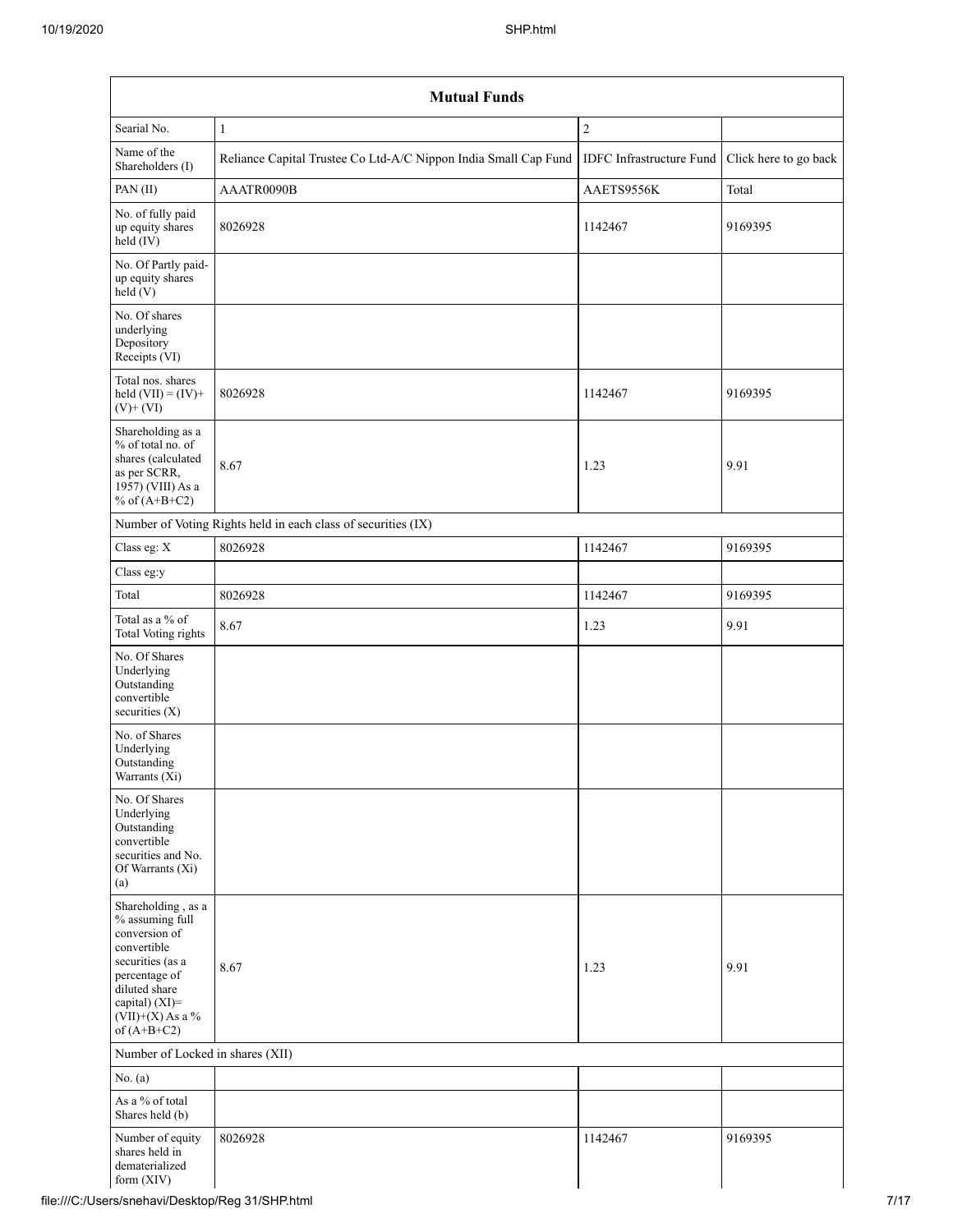| Reason for not providing PAN    |  |  |  |  |  |  |  |  |  |
|---------------------------------|--|--|--|--|--|--|--|--|--|
| Reason for not<br>providing PAN |  |  |  |  |  |  |  |  |  |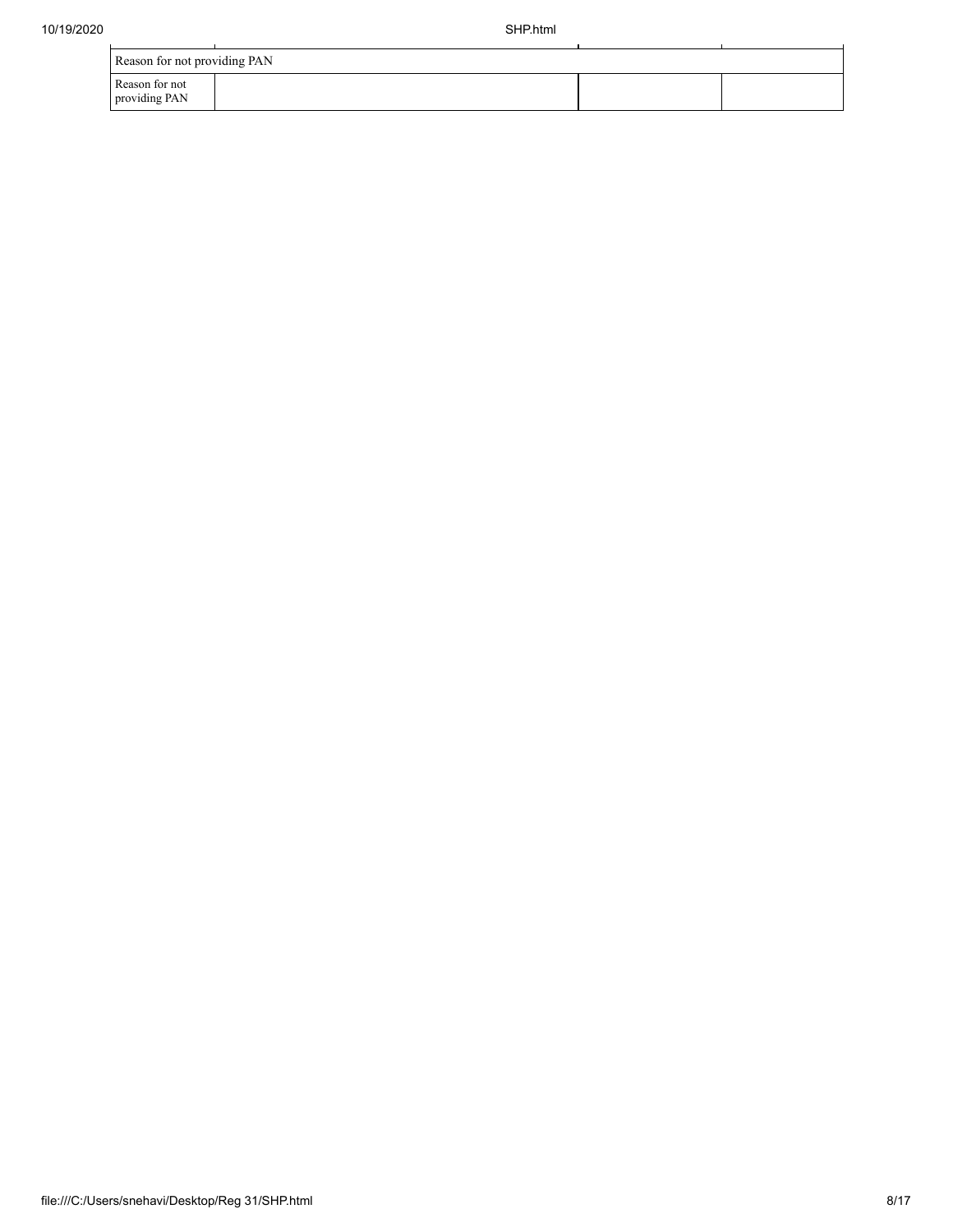| Searial No.                                                                                                                                                                          | $\mathbf{1}$                                                  | $\overline{2}$                           | $\mathfrak{Z}$                           | $\overline{4}$                             |                          |
|--------------------------------------------------------------------------------------------------------------------------------------------------------------------------------------|---------------------------------------------------------------|------------------------------------------|------------------------------------------|--------------------------------------------|--------------------------|
| Name of the<br>Shareholders (I)                                                                                                                                                      | Consilium Extended<br>Opportunities Fund L.P.                 | East Bridge Capital<br>Master Fund I Ltd | Kuwait Investment<br>Authority Fund F238 | East Bridge Capital<br>Master Fund Limited | Click here<br>to go back |
| PAN(II)                                                                                                                                                                              | AANFC8569P                                                    | AAECE8814F                               | AAATK3858Q                               | AACCE9888M                                 | Total                    |
| No. of fully paid<br>up equity shares<br>held (IV)                                                                                                                                   | 5359887                                                       | 4793508                                  | 4174921                                  | 3599997                                    | 17928313                 |
| No. Of Partly paid-<br>up equity shares<br>held(V)                                                                                                                                   |                                                               |                                          |                                          |                                            |                          |
| No. Of shares<br>underlying<br>Depository<br>Receipts (VI)                                                                                                                           |                                                               |                                          |                                          |                                            |                          |
| Total nos. shares<br>held $(VII) = (IV) +$<br>$(V)$ + $(VI)$                                                                                                                         | 5359887                                                       | 4793508                                  | 4174921                                  | 3599997                                    | 17928313                 |
| Shareholding as a<br>% of total no. of<br>shares (calculated<br>as per SCRR,<br>1957) (VIII) As a<br>% of $(A+B+C2)$                                                                 | 5.79                                                          | 5.18                                     | 4.51                                     | 3.89                                       | 19.37                    |
|                                                                                                                                                                                      | Number of Voting Rights held in each class of securities (IX) |                                          |                                          |                                            |                          |
| Class eg: X                                                                                                                                                                          | 5359887                                                       | 4793508                                  | 4174921                                  | 3599997                                    | 17928313                 |
| Class eg:y                                                                                                                                                                           |                                                               |                                          |                                          |                                            |                          |
| Total                                                                                                                                                                                | 5359887                                                       | 4793508                                  | 4174921                                  | 3599997                                    | 17928313                 |
| Total as a $\%$ of<br><b>Total Voting rights</b>                                                                                                                                     | 5.79                                                          | 5.18                                     | 4.51                                     | 3.89                                       | 19.37                    |
| No. Of Shares<br>Underlying<br>Outstanding<br>convertible<br>securities $(X)$                                                                                                        |                                                               |                                          |                                          |                                            |                          |
| No. of Shares<br>Underlying<br>Outstanding<br>Warrants $(X_i)$                                                                                                                       |                                                               |                                          |                                          |                                            |                          |
| No. Of Shares<br>Underlying<br>Outstanding<br>convertible<br>securities and No.<br>Of Warrants (Xi)<br>(a)                                                                           |                                                               |                                          |                                          |                                            |                          |
| Shareholding, as a<br>% assuming full<br>conversion of<br>convertible<br>securities (as a<br>percentage of<br>diluted share<br>capital) (XI)=<br>$(VII)+(X)$ As a %<br>of $(A+B+C2)$ | 5.79                                                          | 5.18                                     | 4.51                                     | 3.89                                       | 19.37                    |
| Number of Locked in shares (XII)                                                                                                                                                     |                                                               |                                          |                                          |                                            |                          |
| No. (a)                                                                                                                                                                              |                                                               |                                          |                                          |                                            |                          |
| As a % of total<br>Shares held (b)                                                                                                                                                   |                                                               |                                          |                                          |                                            |                          |
| Number of equity<br>shares held in                                                                                                                                                   | 5359887                                                       | 4793508                                  | 4174921                                  | 3599997                                    | 17928313                 |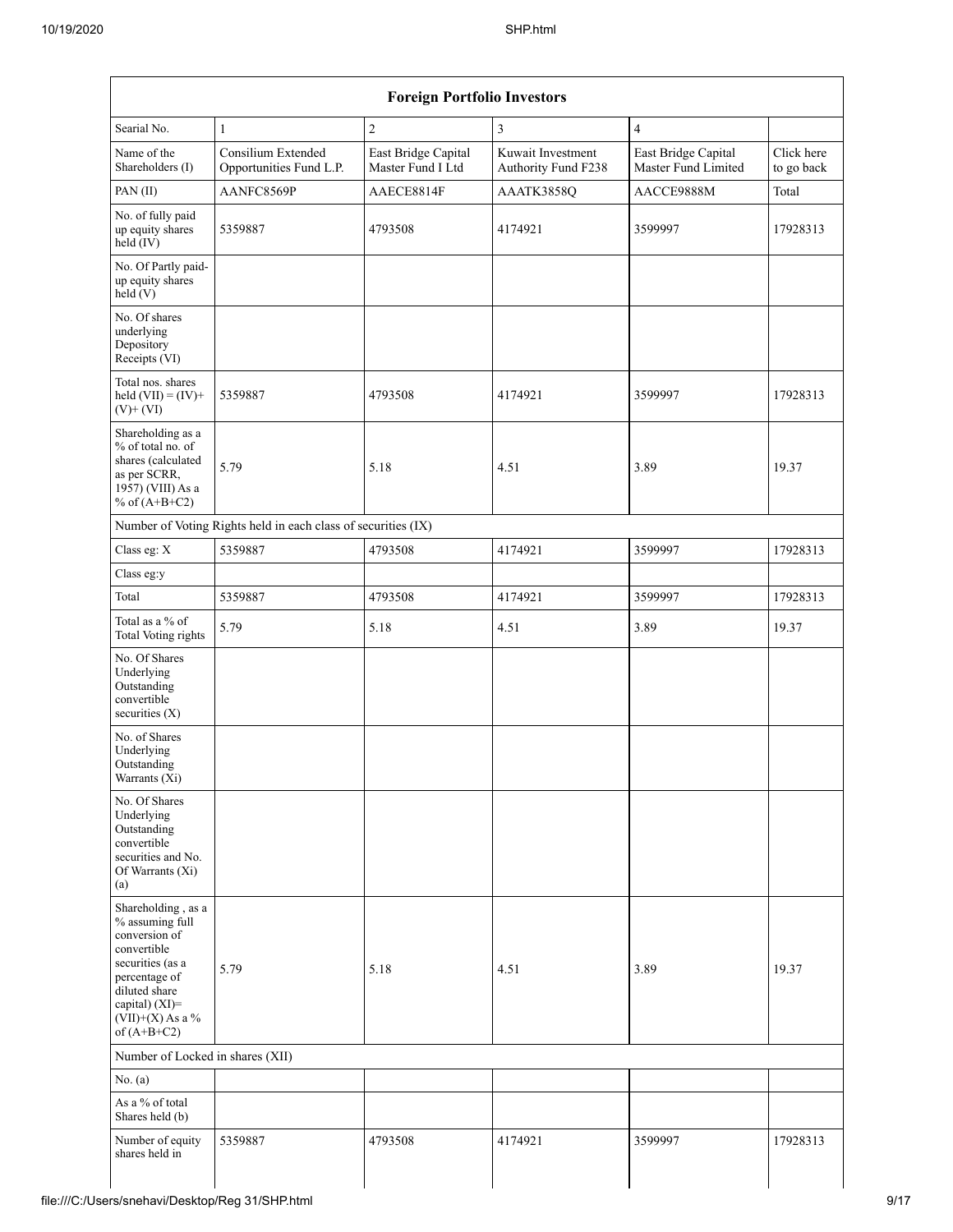| dematerialized<br>form $(XIV)$  |  |  |  |  |  |  |  |  |  |  |
|---------------------------------|--|--|--|--|--|--|--|--|--|--|
| Reason for not providing PAN    |  |  |  |  |  |  |  |  |  |  |
| Reason for not<br>providing PAN |  |  |  |  |  |  |  |  |  |  |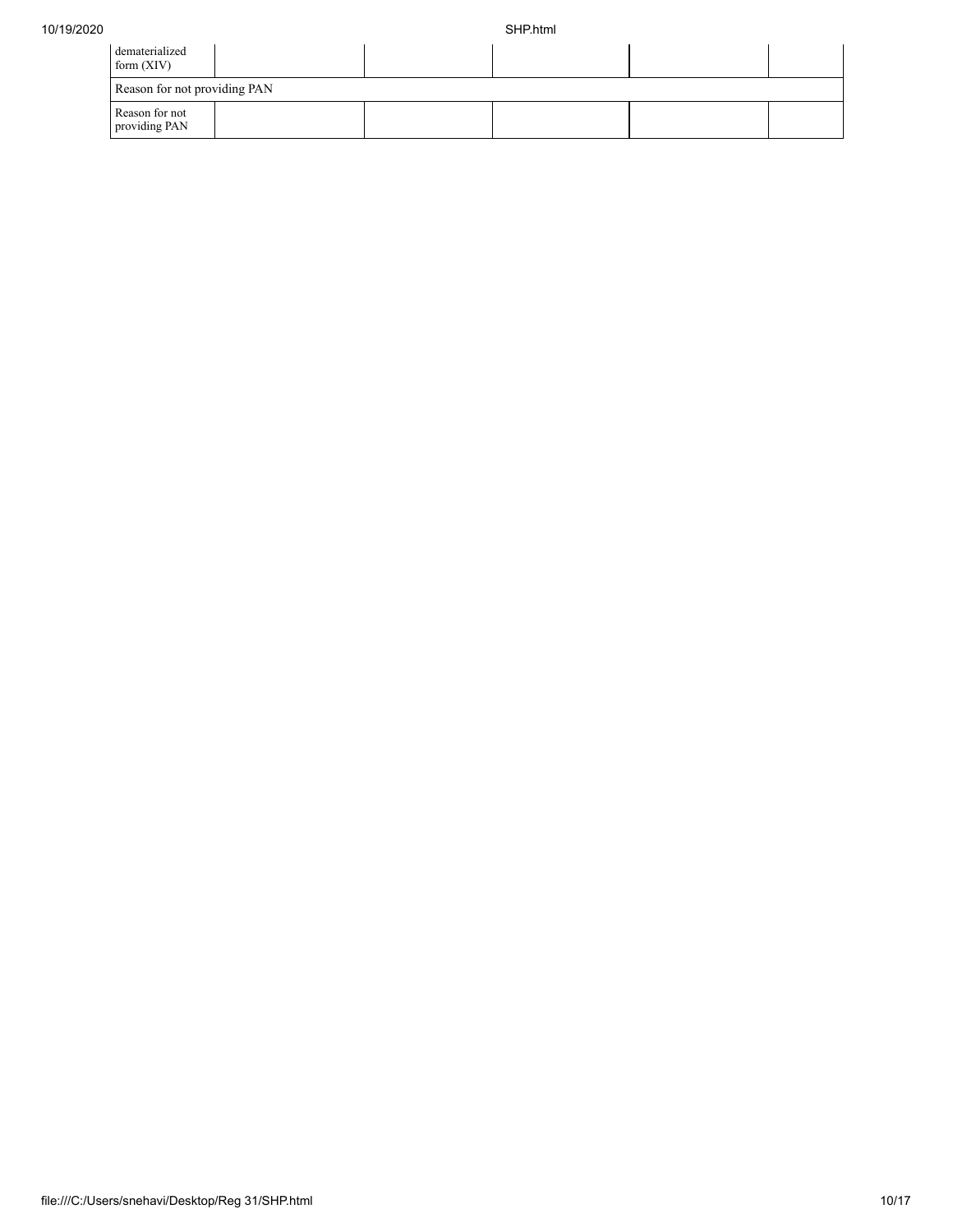|                                                                                                                                                                                      | Any Other (specify)        |                                                               |                     |                                        |                                              |           |                                              |  |  |  |  |  |  |
|--------------------------------------------------------------------------------------------------------------------------------------------------------------------------------------|----------------------------|---------------------------------------------------------------|---------------------|----------------------------------------|----------------------------------------------|-----------|----------------------------------------------|--|--|--|--|--|--|
| Searial No.                                                                                                                                                                          | $\mathbf{1}$               | $\overline{c}$                                                | 3                   | $\overline{4}$                         | 5                                            | 6         | 7                                            |  |  |  |  |  |  |
| Category                                                                                                                                                                             | <b>Bodies</b><br>Corporate | <b>Bodies Corporate</b>                                       | Clearing<br>Members | Director or<br>Director's<br>Relatives | Director or Director's<br>Relatives          | Employees | Employees                                    |  |  |  |  |  |  |
| Category / More<br>than 1 percentage                                                                                                                                                 | Category                   | More than 1<br>percentage of<br>shareholding                  | Category            | Category                               | More than 1<br>percentage of<br>shareholding | Category  | More than 1<br>percentage of<br>shareholding |  |  |  |  |  |  |
| Name of the<br>Shareholders (I)                                                                                                                                                      |                            | Kedia Securities<br>Private Limited                           |                     |                                        | Sanjay Nayak                                 |           | Kumar N<br>Sivarajan                         |  |  |  |  |  |  |
| PAN (II)                                                                                                                                                                             |                            | AAACK1834H                                                    |                     |                                        | AAAPN0409J                                   |           | AIFPS1823E                                   |  |  |  |  |  |  |
| No. of the<br>Shareholders (I)                                                                                                                                                       | 186                        | $\mathbf{1}$                                                  | 108                 | 3                                      | 1                                            | 394       | 1                                            |  |  |  |  |  |  |
| No. of fully paid<br>up equity shares<br>held (IV)                                                                                                                                   | 7553681                    | 3900000                                                       | 414547              | 3540862                                | 2700529                                      | 6126828   | 1747532                                      |  |  |  |  |  |  |
| No. Of Partly paid-<br>up equity shares<br>held(V)                                                                                                                                   |                            |                                                               |                     |                                        |                                              |           |                                              |  |  |  |  |  |  |
| No. Of shares<br>underlying<br>Depository<br>Receipts (VI)                                                                                                                           |                            |                                                               |                     |                                        |                                              |           |                                              |  |  |  |  |  |  |
| Total nos. shares<br>held $(VII) = (IV) +$<br>$(V)$ + $(VI)$                                                                                                                         | 7553681                    | 3900000                                                       | 414547              | 3540862                                | 2700529                                      | 6126828   | 1747532                                      |  |  |  |  |  |  |
| Shareholding as a<br>% of total no. of<br>shares (calculated<br>as per SCRR,<br>1957) (VIII) As a<br>% of $(A+B+C2)$                                                                 | 8.16                       | 4.21                                                          | 0.45                | 3.83                                   | 2.92                                         | 6.62      | 1.89                                         |  |  |  |  |  |  |
|                                                                                                                                                                                      |                            | Number of Voting Rights held in each class of securities (IX) |                     |                                        |                                              |           |                                              |  |  |  |  |  |  |
| Class eg: X                                                                                                                                                                          | 7553681                    | 3900000                                                       | 414547              | 3540862                                | 2700529                                      | 6126828   | 1747532                                      |  |  |  |  |  |  |
| Class eg:y                                                                                                                                                                           |                            |                                                               |                     |                                        |                                              |           |                                              |  |  |  |  |  |  |
| Total                                                                                                                                                                                | 7553681                    | 3900000                                                       | 414547              | 3540862                                | 2700529                                      | 6126828   | 1747532                                      |  |  |  |  |  |  |
| Total as a % of<br>Total Voting rights                                                                                                                                               | 8.16                       | 4.21                                                          | 0.45                | 3.83                                   | 2.92                                         | 6.62      | 1.89                                         |  |  |  |  |  |  |
| No. Of Shares<br>Underlying<br>Outstanding<br>convertible<br>securities $(X)$                                                                                                        |                            |                                                               |                     |                                        |                                              |           |                                              |  |  |  |  |  |  |
| No. of Shares<br>Underlying<br>Outstanding<br>Warrants (Xi)                                                                                                                          |                            |                                                               |                     |                                        |                                              |           |                                              |  |  |  |  |  |  |
| No. Of Shares<br>Underlying<br>Outstanding<br>convertible<br>securities and No.<br>Of Warrants (Xi)<br>(a)                                                                           |                            |                                                               |                     |                                        |                                              |           |                                              |  |  |  |  |  |  |
| Shareholding, as a<br>% assuming full<br>conversion of<br>convertible<br>securities (as a<br>percentage of<br>diluted share<br>capital) (XI)=<br>$(VII)+(X)$ As a %<br>of $(A+B+C2)$ | 8.16                       | 4.21                                                          | 0.45                | 3.83                                   | 2.92                                         | 6.62      | 1.89                                         |  |  |  |  |  |  |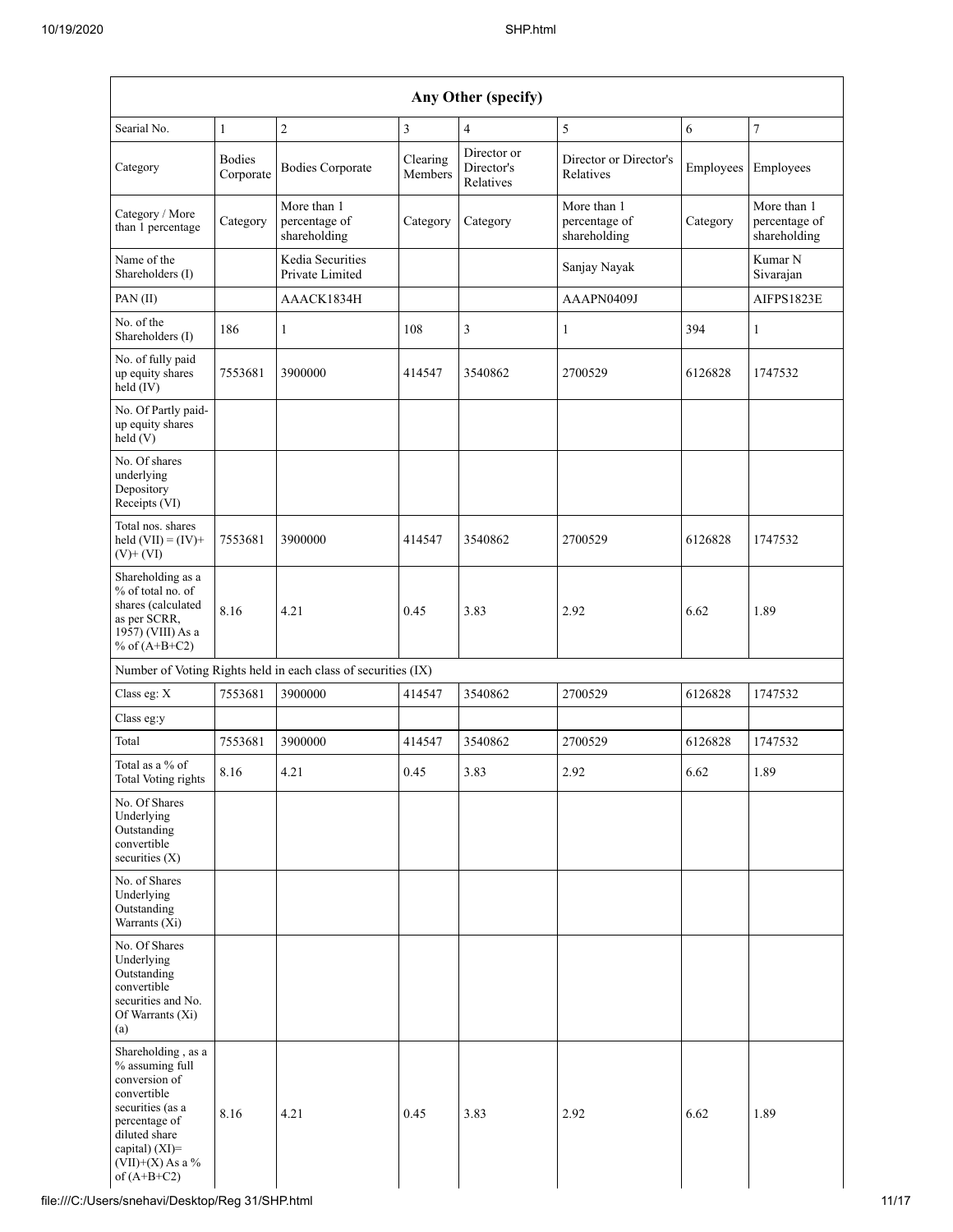|                                                                      | Number of Locked in shares (XII) |         |        |         |         |         |         |  |  |  |  |
|----------------------------------------------------------------------|----------------------------------|---------|--------|---------|---------|---------|---------|--|--|--|--|
| No. (a)                                                              |                                  |         |        |         |         |         |         |  |  |  |  |
| As a % of total<br>Shares held (b)                                   |                                  |         |        |         |         |         |         |  |  |  |  |
| Number of equity<br>shares held in<br>dematerialized<br>form $(XIV)$ | 7553681                          | 3900000 | 414547 | 3540862 | 2700529 | 6126828 | 1747532 |  |  |  |  |
| Reason for not providing PAN                                         |                                  |         |        |         |         |         |         |  |  |  |  |
| Reason for not<br>providing PAN                                      |                                  |         |        |         |         |         |         |  |  |  |  |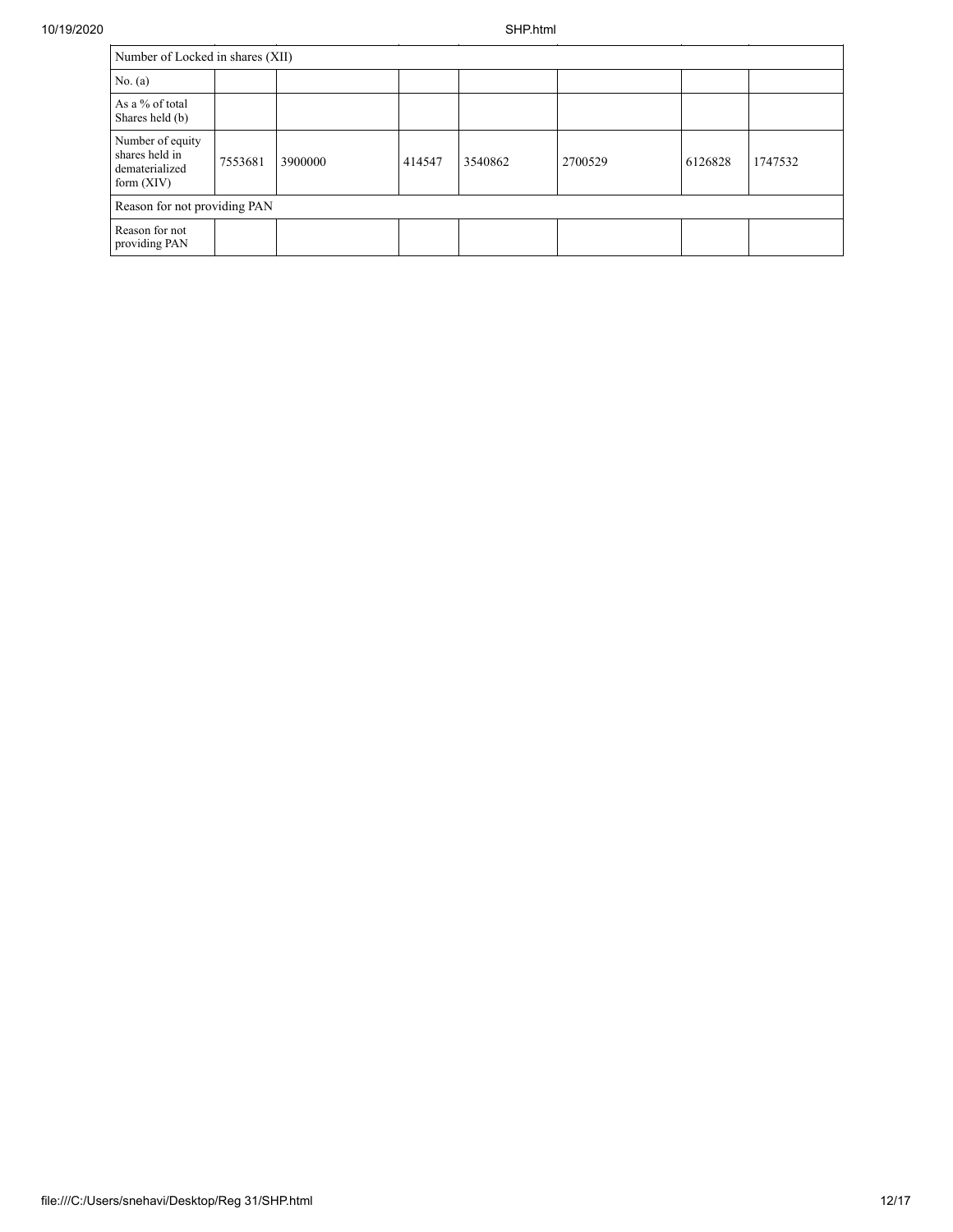|                                                                                                                                               |            |                              |                      | Any Other (specify)                          |                                              |                |                                                      |
|-----------------------------------------------------------------------------------------------------------------------------------------------|------------|------------------------------|----------------------|----------------------------------------------|----------------------------------------------|----------------|------------------------------------------------------|
| Searial No.                                                                                                                                   | 8          | 9                            | 10                   | 11                                           | 12                                           | 13             | 14                                                   |
| Category                                                                                                                                      | <b>HUF</b> | Non-Resident<br>Indian (NRI) | Others               | Others                                       | Others                                       | Trusts         | Unclaimed or<br>Suspense or<br><b>Escrow Account</b> |
| Category / More<br>than 1 percentage                                                                                                          | Category   | Category                     | Category             | More than 1<br>percentage of<br>shareholding | More than 1<br>percentage of<br>shareholding | Category       | Category                                             |
| Name of the<br>Shareholders (I)                                                                                                               |            |                              | Foreign<br>Companies | Cascade Capital<br>Management<br>Mauritius   | Samena Spectrum Co                           |                |                                                      |
| PAN(II)                                                                                                                                       |            |                              |                      | AAGCC7235A                                   | AAXCS0197E                                   |                |                                                      |
| No. of the<br>Shareholders (I)                                                                                                                | 698        | 515                          | 3                    | $\mathbf{1}$                                 | $\mathbf{1}$                                 | $\overline{2}$ | 1                                                    |
| No. of fully paid<br>up equity shares<br>held (IV)                                                                                            | 1051377    | 969535                       | 26084648             | 16513184                                     | 9441649                                      | 96381          | 76653                                                |
| No. Of Partly paid-<br>up equity shares<br>held (V)                                                                                           |            |                              |                      |                                              |                                              |                |                                                      |
| No. Of shares<br>underlying<br>Depository<br>Receipts (VI)                                                                                    |            |                              |                      |                                              |                                              |                |                                                      |
| Total nos. shares<br>held $(VII) = (IV) +$<br>$(V)$ + $(VI)$                                                                                  | 1051377    | 969535                       | 26084648             | 16513184                                     | 9441649                                      | 96381          | 76653                                                |
| Shareholding as a<br>% of total no. of<br>shares (calculated<br>as per SCRR,<br>1957) (VIII) As a<br>% of $(A+B+C2)$                          | 1.14       | 1.05                         | 28.18                | 17.84                                        | 10.2                                         | 0.1            | 0.08                                                 |
| Number of Voting Rights held in each class of securities (IX)                                                                                 |            |                              |                      |                                              |                                              |                |                                                      |
| Class eg: X                                                                                                                                   | 1051377    | 969535                       | 26084648             | 16513184                                     | 9441649                                      | 96381          | 76653                                                |
| Class eg:y                                                                                                                                    |            |                              |                      |                                              |                                              |                |                                                      |
| Total                                                                                                                                         | 1051377    | 969535                       | 26084648             | 16513184                                     | 9441649                                      | 96381          | 76653                                                |
| Total as a % of<br><b>Total Voting rights</b>                                                                                                 | 1.14       | 1.05                         | 28.18                | 17.84                                        | 10.2                                         | 0.1            | 0.08                                                 |
| No. Of Shares<br>Underlying<br>Outstanding<br>convertible<br>securities (X)                                                                   |            |                              |                      |                                              |                                              |                |                                                      |
| No. of Shares<br>Underlying<br>Outstanding<br>Warrants (Xi)                                                                                   |            |                              |                      |                                              |                                              |                |                                                      |
| No. Of Shares<br>Underlying<br>Outstanding<br>convertible<br>securities and No.<br>Of Warrants (Xi)<br>(a)                                    |            |                              |                      |                                              |                                              |                |                                                      |
| Shareholding, as a<br>% assuming full<br>conversion of<br>convertible<br>securities (as a<br>percentage of<br>diluted share<br>capital) (XI)= | 1.14       | 1.05                         | 28.18                | 17.84                                        | 10.2                                         | 0.1            | 0.08                                                 |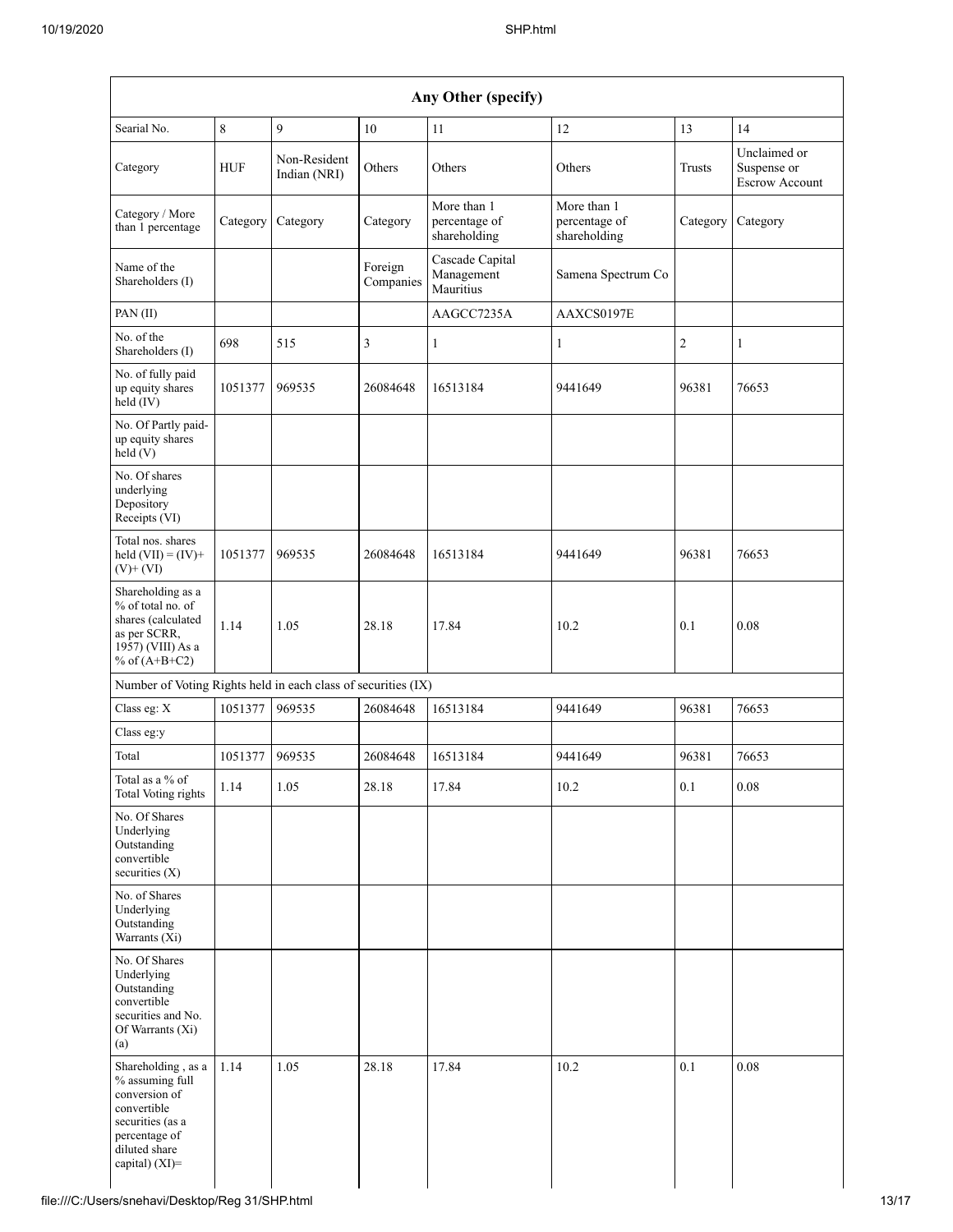| $(VII)+(X)$ As a %<br>of $(A+B+C2)$                                  |         |        |          |          |         |   |          |
|----------------------------------------------------------------------|---------|--------|----------|----------|---------|---|----------|
| Number of Locked in shares (XII)                                     |         |        |          |          |         |   |          |
| No. (a)                                                              |         |        |          |          |         |   |          |
| As a % of total<br>Shares held (b)                                   |         |        |          |          |         |   |          |
| Number of equity<br>shares held in<br>dematerialized<br>form $(XIV)$ | 1051377 | 940735 | 26084648 | 16513184 | 9441649 | 2 | $\theta$ |
| Reason for not providing PAN                                         |         |        |          |          |         |   |          |
| Reason for not<br>providing PAN                                      |         |        |          |          |         |   |          |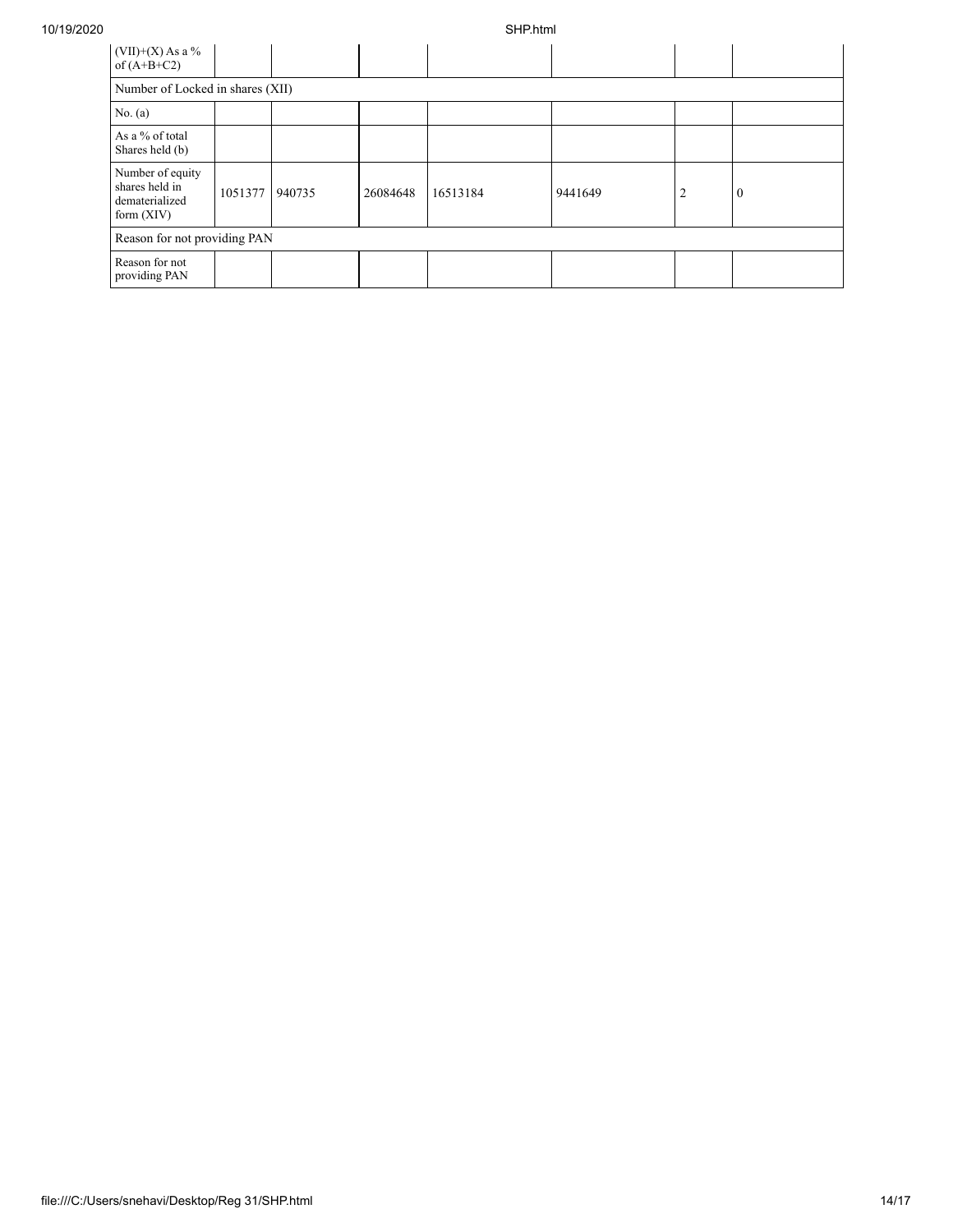| Any Other (specify)                                                                                                                                                                  |                                                               |  |  |  |  |  |
|--------------------------------------------------------------------------------------------------------------------------------------------------------------------------------------|---------------------------------------------------------------|--|--|--|--|--|
| Searial No.                                                                                                                                                                          |                                                               |  |  |  |  |  |
| Category                                                                                                                                                                             |                                                               |  |  |  |  |  |
| Category / More<br>than 1 percentage                                                                                                                                                 |                                                               |  |  |  |  |  |
| Name of the<br>Shareholders (I)                                                                                                                                                      | Click here to go back                                         |  |  |  |  |  |
| PAN(II)                                                                                                                                                                              | Total                                                         |  |  |  |  |  |
| No. of the<br>Shareholders (I)                                                                                                                                                       | 1910                                                          |  |  |  |  |  |
| No. of fully paid<br>up equity shares<br>$held$ (IV)                                                                                                                                 | 45914512                                                      |  |  |  |  |  |
| No. Of Partly paid-<br>up equity shares<br>held(V)                                                                                                                                   |                                                               |  |  |  |  |  |
| No. Of shares<br>underlying<br>Depository<br>Receipts (VI)                                                                                                                           |                                                               |  |  |  |  |  |
| Total nos. shares<br>held $(VII) = (IV) +$<br>$(V)$ + $(VI)$                                                                                                                         | 45914512                                                      |  |  |  |  |  |
| Shareholding as a<br>% of total no. of<br>shares (calculated<br>as per SCRR,<br>1957) (VIII) As a<br>% of $(A+B+C2)$                                                                 | 49.61                                                         |  |  |  |  |  |
|                                                                                                                                                                                      | Number of Voting Rights held in each class of securities (IX) |  |  |  |  |  |
| Class eg: X                                                                                                                                                                          | 45914512                                                      |  |  |  |  |  |
| Class eg:y                                                                                                                                                                           |                                                               |  |  |  |  |  |
| Total                                                                                                                                                                                | 45914512                                                      |  |  |  |  |  |
| Total as a % of<br>Total Voting rights                                                                                                                                               | 49.61                                                         |  |  |  |  |  |
| No. Of Shares<br>Underlying<br>Outstanding<br>convertible<br>securities $(X)$                                                                                                        |                                                               |  |  |  |  |  |
| No. of Shares<br>Underlying<br>Outstanding<br>Warrants $(X_i)$                                                                                                                       |                                                               |  |  |  |  |  |
| No. Of Shares<br>Underlying<br>Outstanding<br>convertible<br>securities and No.<br>Of Warrants (Xi)<br>(a)                                                                           |                                                               |  |  |  |  |  |
| Shareholding, as a<br>% assuming full<br>conversion of<br>convertible<br>securities (as a<br>percentage of<br>diluted share<br>capital) (XI)=<br>$(VII)+(X)$ As a %<br>of $(A+B+C2)$ | 49.61                                                         |  |  |  |  |  |
| Number of Locked in shares (XII)                                                                                                                                                     |                                                               |  |  |  |  |  |
| No. $(a)$                                                                                                                                                                            |                                                               |  |  |  |  |  |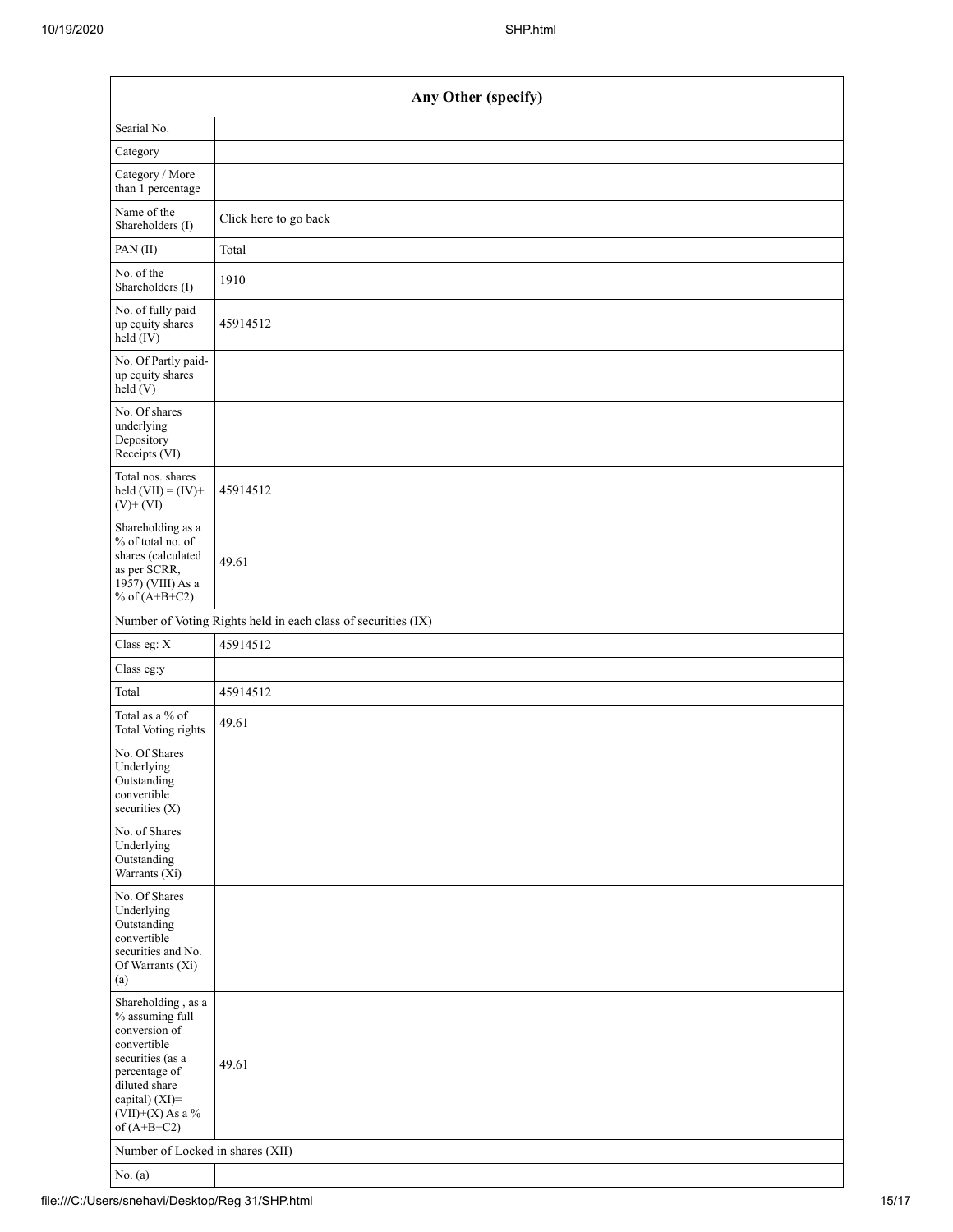| As a % of total<br>Shares held (b)                                   |          |
|----------------------------------------------------------------------|----------|
| Number of equity<br>shares held in<br>dematerialized<br>form $(XIV)$ | 45712680 |
| Reason for not providing PAN                                         |          |
| Reason for not<br>providing PAN                                      |          |